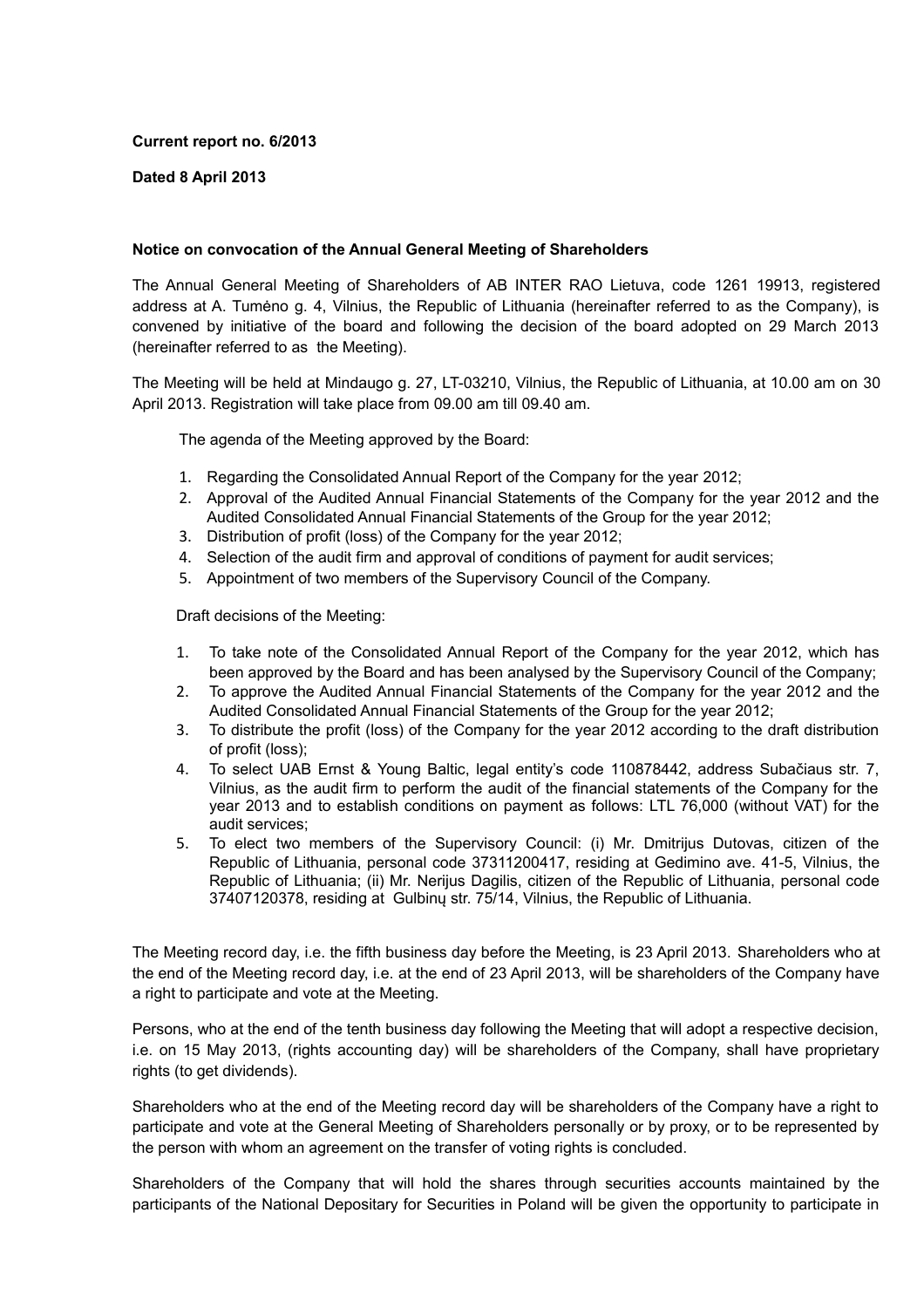and vote at the Meeting either by proxy or personally, by requesting the participant of the National Depositary for Securities (i.e. brokerage firm where the shareholder holds its shares), to register him/her for the Shareholders. This request should be submitted before or on the Meeting record date.

A person attending the Meeting must present a person's identification document. A person who is not a shareholder must additionally present a document confirming his/her right to vote at the Meeting.

Each shareholder shall have a right to authorise another (natural or legal) person on his/her behalf to attend and vote at the Meeting. At the Meeting an authorised person shall have the same rights as would be held by the shareholder represented by him/her, unless the authorized person's rights are limited by the power of attorney. The authorised person must provide a power of attorney or a copy certified in the manner established by the laws. The Company does not establish special form of power of attorney.

A shareholder or a person authorised by him/her shall have a right to vote in writing in advance by filling in the General Voting Ballot. The sample of General Voting Ballot together with instructions is provided hereby and on the Company's website at www.interrao.It under the heading For Investors. The General Voting Ballot, duly filled in and signed by the shareholder or an authorized person, and the document confirming the voting right (if any) must be submitted to the Company at A. Tumėno g. 4, Vilnius, the Republic of Lithuania in writing before the Meeting. If the shareholder so requests, the Company, no later than 10 days before the Meeting, must dispatch a General Voting Ballot by registered mail or present this against signature free of charge for a shareholders.

The Company is not providing the possibility to attend and vote at the Meeting through electronic means of communication.

Shareholders holding shares that grant at least 1/20 of all votes shall have the right of proposing to supplement the agenda of the Meeting. Proposal to supplement the agenda must be presented in writing by sending it to A.Tumėno g. 4, LT-01109 Vilnius, the Republic of Lithuania. The agenda will be supplemented if the proposal is received not later than 14 days before the Meeting. Together with the proposal to supplement the agenda of the Meeting draft decisions must be presented to the Company.

Shareholder holding shares that grant at least 1/20 of all votes shall have the right at any time before the Meeting or at the Meeting to propose draft resolutions on the issues already included or to be included in the agenda of the Meeting, to nominate candidates to the bodies of the Company, the audit company. The proposed draft decisions must be presented to the Company at A.Tumėno g. 4, Vilnius, the Republic of Lithuania.

The shareholders shall have the right to present questions related to the agenda issues of the Meeting in advance in writing at A.Tumėno g. 4, Vilnius, the Republic of Lithuania by not later than 3 business days before the Meeting. Responses of a general character shall be posted on the Company's website www.interrao.lt under the heading For Investors. The Company will not respond personally to the shareholder if the respective information is posted on the Company's website.

The shareholders could get familiarised with the documents possessed by the Company related to the agenda of the Meeting, including draft resolutions, and other documents to be submitted to the Meeting as well as to get information regarding execution of the shareholders' rights at the registered address of the Company at A.Tumėno g. 4, Vilnius, the Republic of Lithuania or on the Company's website at www.interrao. It under the heading For Investors.

The total number of the Company's shares of 1 Litas par value each and the number of shares granting voting rights during the Meeting is the same and amounts to 20,000,000. ISIN code of the Company's shares is LT0000128621.

Annexes: